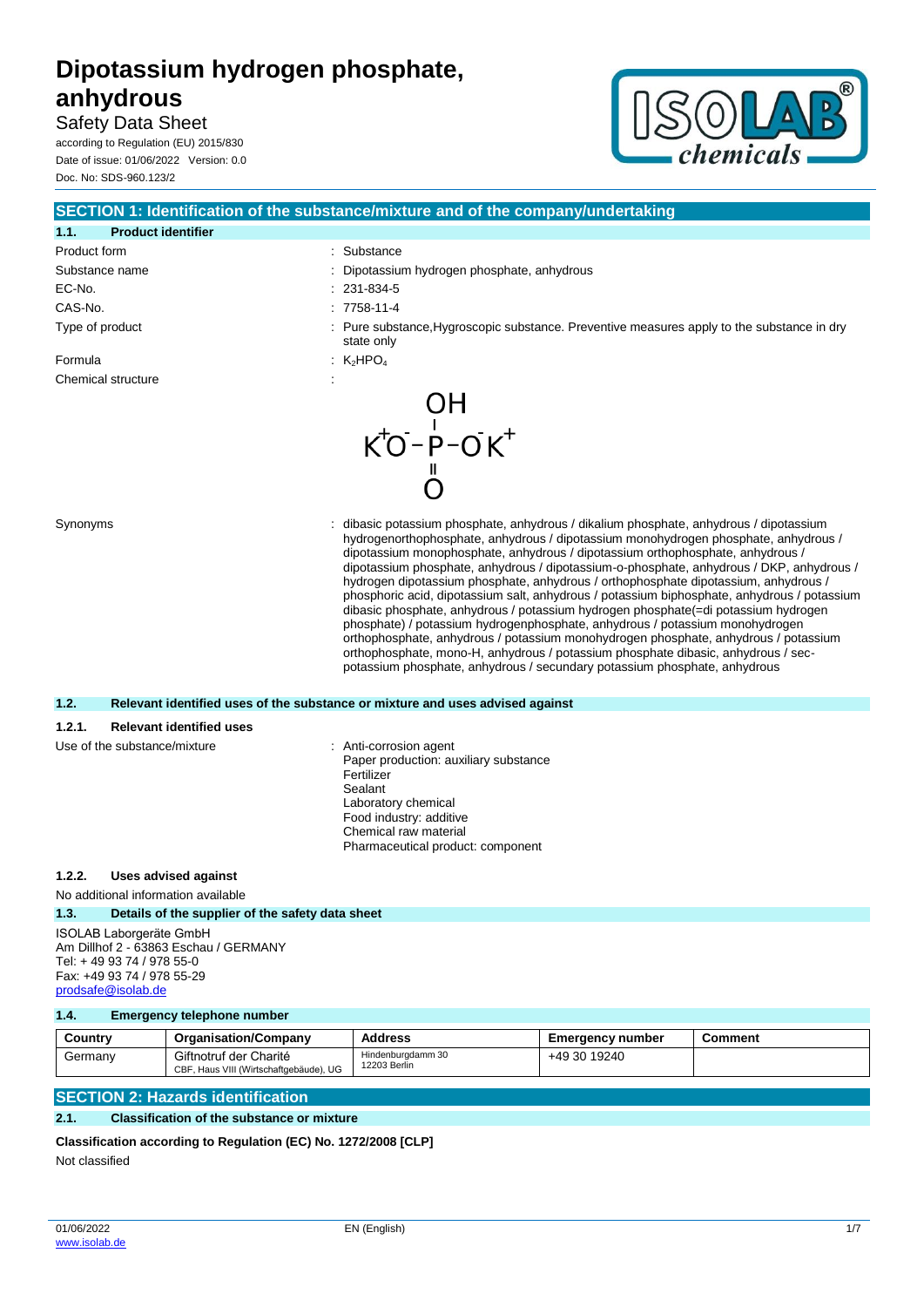# Safety Data Sheet

according to Regulation (EU) 2015/830 Date of issue: 01/06/2022 Version: 0.0 Doc. No: SDS-960.123/2

**Adverse physicochemical, human health and environmental effects**

No additional information available

### **2.2. Label elements**

## **Labelling according to Regulation (EC) No. 1272/2008 [CLP]**

EUH-statements **EUH210** - Safety data sheet available on request

#### **2.3. Other hazards**

No additional information available

| <b>SECTION 3: Composition/information on ingredients</b> |                                           |     |  |  |
|----------------------------------------------------------|-------------------------------------------|-----|--|--|
| 3.1.<br><b>Substances</b>                                |                                           |     |  |  |
| Name<br>%<br><b>Product identifier</b>                   |                                           |     |  |  |
| Dipotassium hydrogen phosphate, anhydrous                | (CAS-No.) 7758-11-4<br>(EC-No.) 231-834-5 | 100 |  |  |

Full text of H-statements: see section 16

## **3.2. Mixtures**

Not applicable

| <b>SECTION 4: First aid measures</b>                                |                                                                                                                                                                                                                               |  |
|---------------------------------------------------------------------|-------------------------------------------------------------------------------------------------------------------------------------------------------------------------------------------------------------------------------|--|
| 4.1.<br><b>Description of first aid measures</b>                    |                                                                                                                                                                                                                               |  |
| First-aid measures general                                          | : If you feel unwell, seek medical advice.                                                                                                                                                                                    |  |
| First-aid measures after inhalation                                 | Remove the victim into fresh air. Respiratory problems: consult a doctor/medical service.                                                                                                                                     |  |
| First-aid measures after skin contact                               | Rinse with water. Soap may be used. Take victim to a doctor if irritation persists.                                                                                                                                           |  |
| First-aid measures after eye contact                                | Rinse with water. Take victim to an ophthalmologist if irritation persists.                                                                                                                                                   |  |
| First-aid measures after ingestion                                  | Rinse mouth with water. Immediately after ingestion: give lots of water to drink. Do not induce<br>vomiting. Call Poison Information Centre (www.big.be/antigif.htm). Consult a doctor/medical<br>service if you feel unwell. |  |
| 4.2.<br>Most important symptoms and effects, both acute and delayed |                                                                                                                                                                                                                               |  |
| Symptoms/effects after inhalation                                   | : AFTER INHALATION OF DUST: Coughing. Irritation of the nasal mucous membranes.                                                                                                                                               |  |
| Symptoms/effects after skin contact                                 | Slight irritation.                                                                                                                                                                                                            |  |
| Symptoms/effects after eye contact                                  | Slight irritation.                                                                                                                                                                                                            |  |
| Symptoms/effects after ingestion                                    | AFTER ABSORPTION OF HIGH QUANTITIES: Feeling of weakness. Nausea. Vomiting.<br>Diarrhoea. Disturbances of heart rate.                                                                                                         |  |
| Chronic symptoms                                                    | Slight irritation. ON CONTINUOUS/REPEATED EXPOSURE/CONTACT: Tingling/irritation of<br>the skin.                                                                                                                               |  |
| 4.3.                                                                | Indication of any immediate medical attention and special treatment needed                                                                                                                                                    |  |
| No additional information available                                 |                                                                                                                                                                                                                               |  |
| <b>SECTION 5: Firefighting measures</b>                             |                                                                                                                                                                                                                               |  |
| 5.1.<br><b>Extinguishing media</b>                                  |                                                                                                                                                                                                                               |  |
| Suitable extinguishing media                                        | : Adapt extinguishing media to the environment.                                                                                                                                                                               |  |
| Unsuitable extinguishing media                                      | : No unsuitable extinguishing media known.                                                                                                                                                                                    |  |
| 5.2.<br>Special hazards arising from the substance or mixture       |                                                                                                                                                                                                                               |  |
| Fire hazard                                                         | DIRECT FIRE HAZARD. Non combustible.                                                                                                                                                                                          |  |
| Explosion hazard                                                    | DIRECT EXPLOSION HAZARD. No direct explosion hazard.                                                                                                                                                                          |  |
| 5.3.<br><b>Advice for firefighters</b>                              |                                                                                                                                                                                                                               |  |
| Precautionary measures fire                                         | Exposure to fire/heat: keep upwind. Exposure to fire/heat: consider evacuation. Exposure to<br>fire/heat: have neighbourhood close doors and windows.                                                                         |  |
| Firefighting instructions                                           | Dilute toxic gases with water spray.                                                                                                                                                                                          |  |

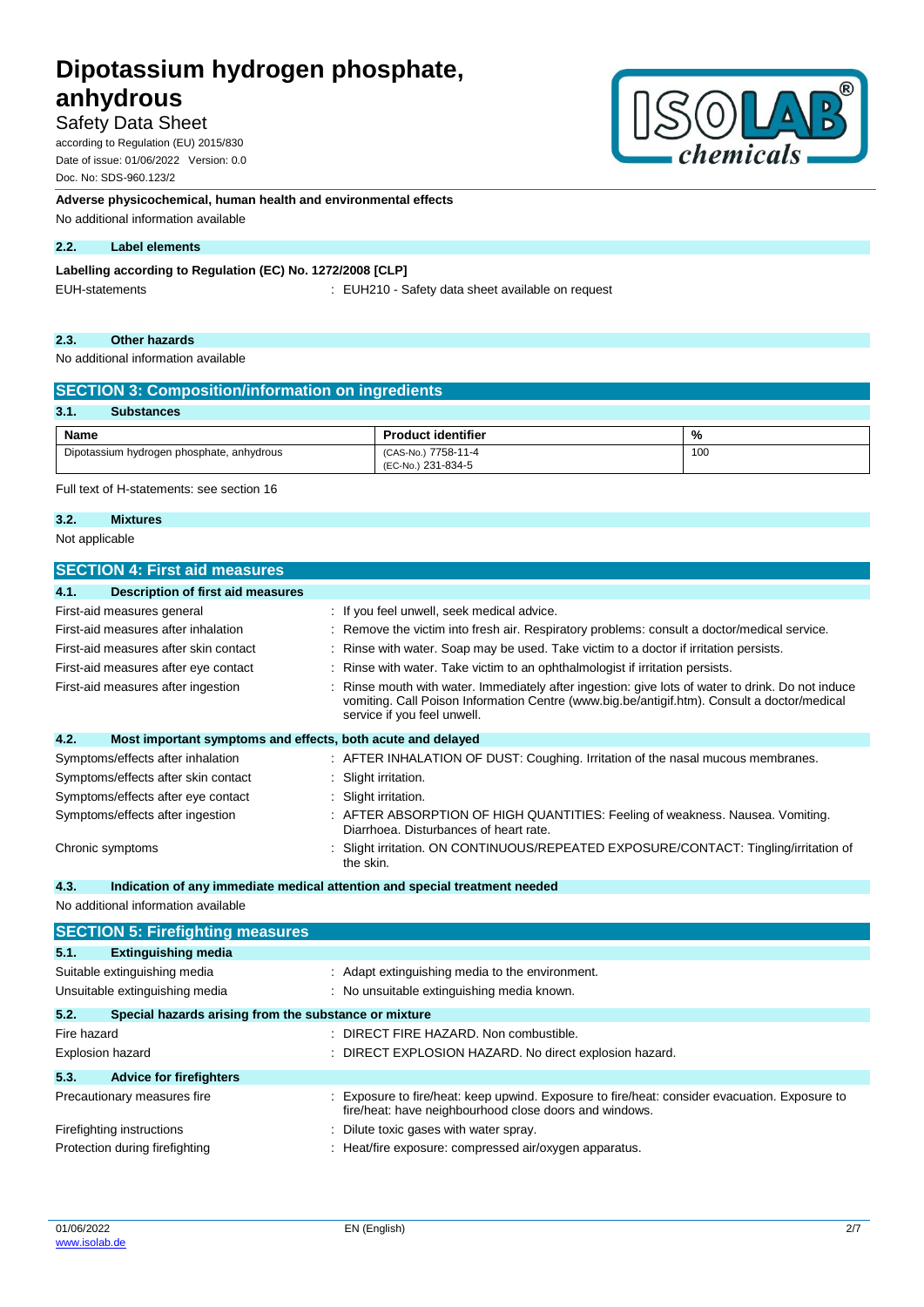# Safety Data Sheet

according to Regulation (EU) 2015/830 Date of issue: 01/06/2022 Version: 0.0 Doc. No: SDS-960.123/2



|                               | <b>SECTION 6: Accidental release measures</b>                       |  |                                                                                                                                                                                                                                                                                                                                                                                              |  |
|-------------------------------|---------------------------------------------------------------------|--|----------------------------------------------------------------------------------------------------------------------------------------------------------------------------------------------------------------------------------------------------------------------------------------------------------------------------------------------------------------------------------------------|--|
| 6.1.                          | Personal precautions, protective equipment and emergency procedures |  |                                                                                                                                                                                                                                                                                                                                                                                              |  |
| 6.1.1.                        | For non-emergency personnel                                         |  |                                                                                                                                                                                                                                                                                                                                                                                              |  |
|                               | Protective equipment                                                |  | Gloves. Protective clothing. Dust cloud production: compressed air/oxygen apparatus. See<br>"Material-Handling" to select protective clothing.                                                                                                                                                                                                                                               |  |
|                               | Emergency procedures                                                |  | Mark the danger area. Prevent dust cloud formation, e.g. by wetting. No naked flames. Wash<br>contaminated clothes.                                                                                                                                                                                                                                                                          |  |
|                               | Measures in case of dust release                                    |  | In case of dust production: keep upwind. Dust production: have neighbourhood close doors and<br>windows.                                                                                                                                                                                                                                                                                     |  |
| 6.1.2.                        | For emergency responders                                            |  |                                                                                                                                                                                                                                                                                                                                                                                              |  |
|                               | No additional information available                                 |  |                                                                                                                                                                                                                                                                                                                                                                                              |  |
| 6.2.                          | <b>Environmental precautions</b>                                    |  |                                                                                                                                                                                                                                                                                                                                                                                              |  |
|                               | No additional information available                                 |  |                                                                                                                                                                                                                                                                                                                                                                                              |  |
| 6.3.                          | Methods and material for containment and cleaning up                |  |                                                                                                                                                                                                                                                                                                                                                                                              |  |
| For containment               |                                                                     |  | : Contain released substance, pump into suitable containers. Consult "Material-handling" to<br>select material of containers. Plug the leak, cut off the supply. Knock down/dilute dust cloud<br>with water spray.                                                                                                                                                                           |  |
|                               | Methods for cleaning up                                             |  | Stop dust cloud by covering with sand/earth. Scoop solid spill into closing containers. Clean<br>contaminated surfaces with an excess of water. Wash clothing and equipment after handling.                                                                                                                                                                                                  |  |
| 6.4.                          | <b>Reference to other sections</b>                                  |  |                                                                                                                                                                                                                                                                                                                                                                                              |  |
|                               | No additional information available                                 |  |                                                                                                                                                                                                                                                                                                                                                                                              |  |
|                               | <b>SECTION 7: Handling and storage</b>                              |  |                                                                                                                                                                                                                                                                                                                                                                                              |  |
| 7.1.                          | <b>Precautions for safe handling</b>                                |  |                                                                                                                                                                                                                                                                                                                                                                                              |  |
| Precautions for safe handling |                                                                     |  | Comply with the legal requirements. Remove contaminated clothing immediately. Clean<br>contaminated clothing. Thoroughly clean/dry the installation before use. Avoid raising dust.<br>Keep away from naked flames/heat. Observe normal hygiene standards. Keep container tightly<br>closed. Carry operations in the open/under local exhaust/ventilation or with respiratory<br>protection. |  |
| 7.2.                          | Conditions for safe storage, including any incompatibilities        |  |                                                                                                                                                                                                                                                                                                                                                                                              |  |
|                               | Storage temperature                                                 |  | : 20 °C                                                                                                                                                                                                                                                                                                                                                                                      |  |
|                               | Heat and ignition sources                                           |  | KEEP SUBSTANCE AWAY FROM: heat sources.                                                                                                                                                                                                                                                                                                                                                      |  |
|                               | Information on mixed storage                                        |  | KEEP SUBSTANCE AWAY FROM: (strong) acids.                                                                                                                                                                                                                                                                                                                                                    |  |
| Storage area                  |                                                                     |  | Store in a dry area. Keep container in a well-ventilated place. Meet the legal requirements.                                                                                                                                                                                                                                                                                                 |  |
|                               | Special rules on packaging                                          |  | SPECIAL REQUIREMENTS: hermetical. watertight. dry. clean. correctly labelled. meet the<br>legal requirements. Secure fragile packagings in solid containers.                                                                                                                                                                                                                                 |  |
|                               | Packaging materials                                                 |  | SUITABLE MATERIAL: cardboard. synthetic material.                                                                                                                                                                                                                                                                                                                                            |  |
| 7.3.                          | Specific end use(s)                                                 |  |                                                                                                                                                                                                                                                                                                                                                                                              |  |

No additional information available

| <b>SECTION 8: Exposure controls/personal protection</b> |                                  |                                                    |  |
|---------------------------------------------------------|----------------------------------|----------------------------------------------------|--|
| 8.1.<br><b>Control parameters</b>                       |                                  |                                                    |  |
| Dipotassium hydrogen phosphate, anhydrous (7758-11-4)   |                                  |                                                    |  |
| <b>Russian Federation</b>                               | Local name                       | диКалий гидрофосфат                                |  |
| <b>Russian Federation</b>                               | OEL Ceiling (mg/m <sup>3</sup> ) | $10 \text{ ma/m}^3$                                |  |
| <b>Russian Federation</b>                               | Remark (RU)                      | 4 класс опасности - умеренно опасное; а (аэрозоль) |  |

### **8.2. Exposure controls**

**Materials for protective clothing:**

GIVE GOOD RESISTANCE: rubber

#### **Hand protection:**

Gloves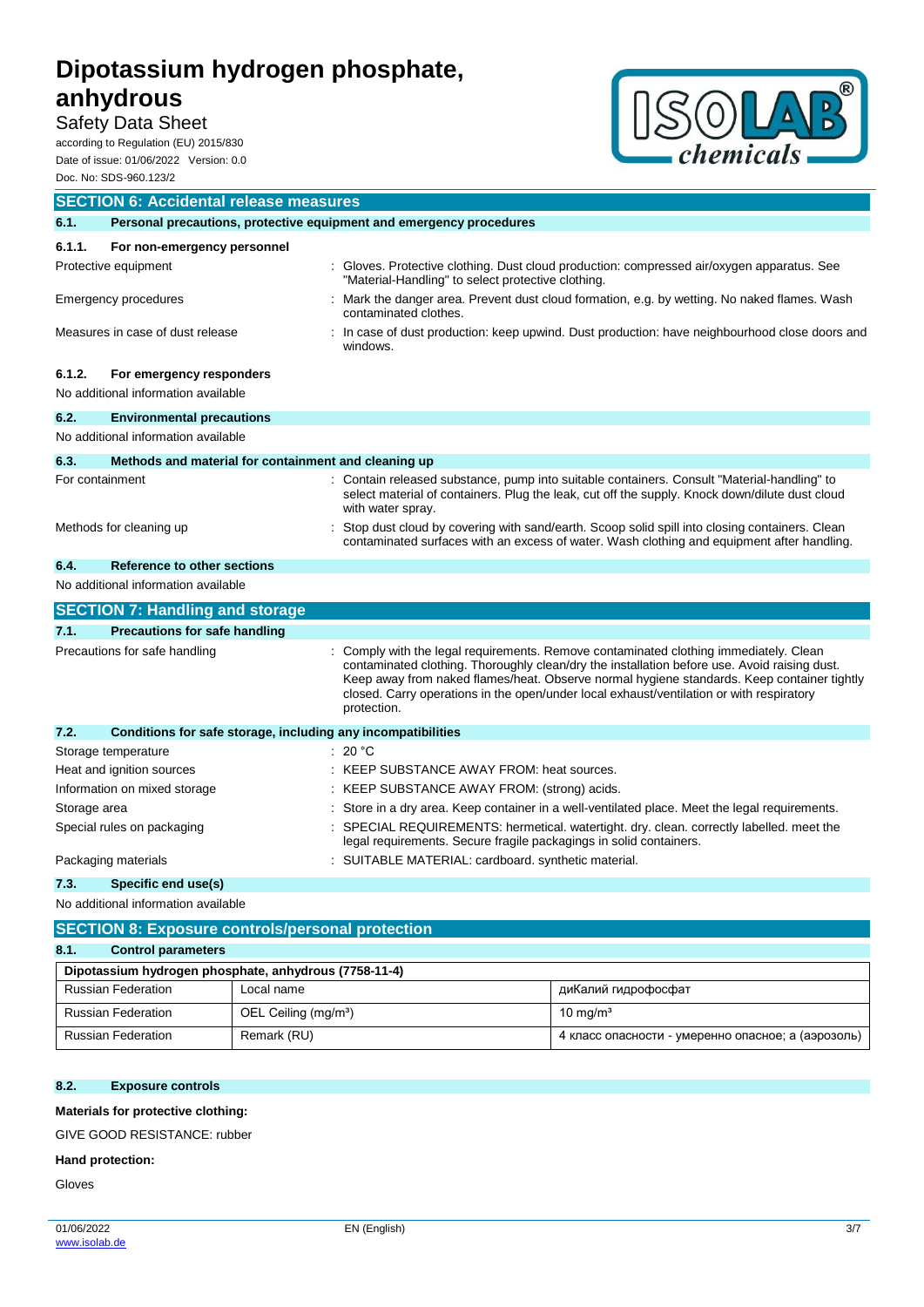## Safety Data Sheet

according to Regulation (EU) 2015/830 Date of issue: 01/06/2022 Version: 0.0 Doc. No: SDS-960.123/2

#### **Eye protection:**

Safety glasses. In case of dust production: protective goggles

#### **Skin and body protection:**

Protective clothing

#### **Respiratory protection:**

Dust production: dust mask with filter type P1



### **SECTION 10: Stability and reactivity**

#### **10.1. Reactivity**

On burning: release of toxic and corrosive gases/vapours (phosphorus oxides). Reacts violently with (some) acids.

| 10.2.        | <b>Chemical stability</b>                |              |     |
|--------------|------------------------------------------|--------------|-----|
| Hygroscopic. |                                          |              |     |
|              | 10.3. Possibility of hazardous reactions |              |     |
|              | No additional information available      |              |     |
| 10.4.        | <b>Conditions to avoid</b>               |              |     |
|              | No additional information available      |              |     |
| 01/06/2022   |                                          | EN (English) | 4/7 |



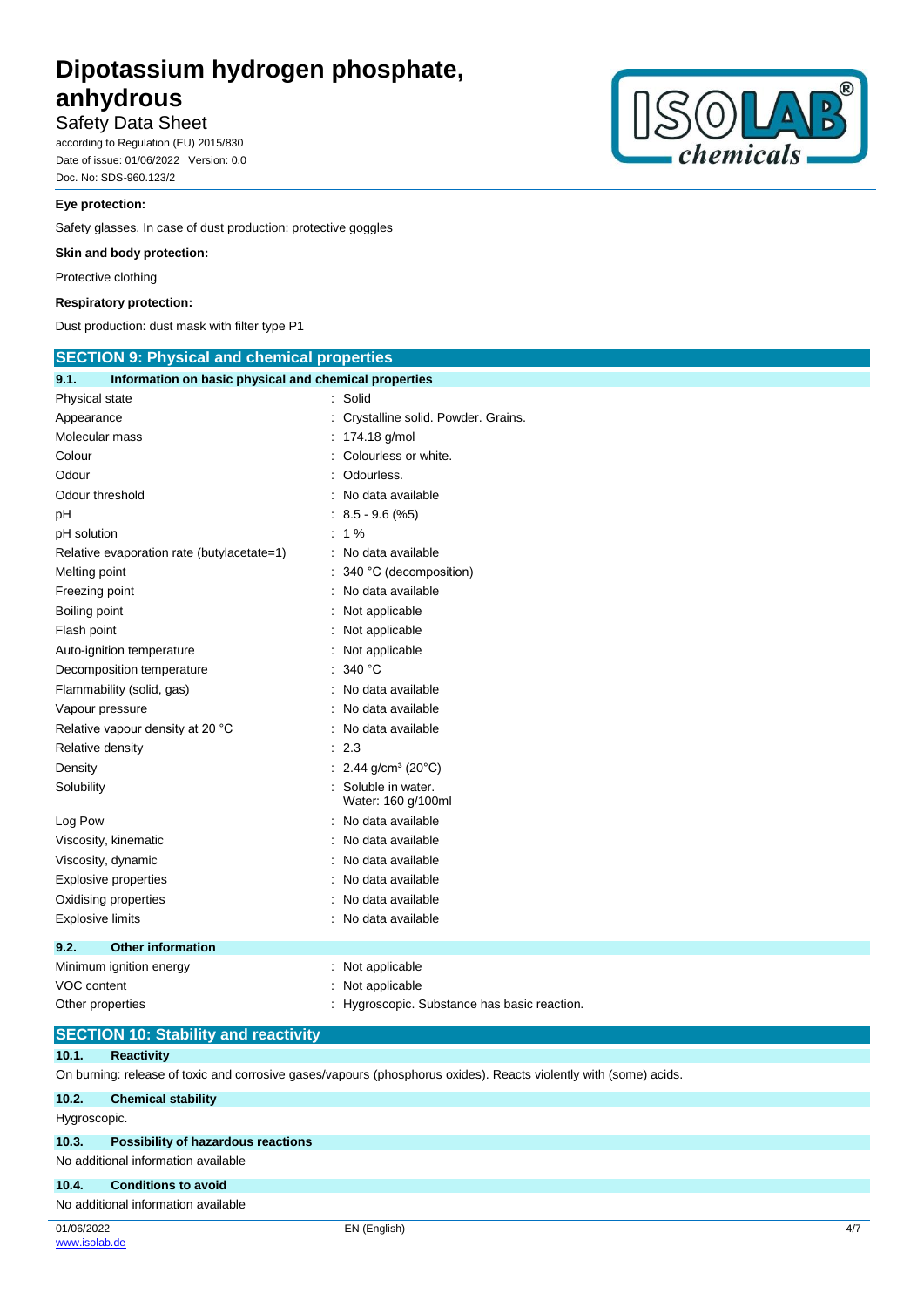# Safety Data Sheet

according to Regulation (EU) 2015/830 Date of issue: 01/06/2022 Version: 0.0 Doc. No: SDS-960.123/2

#### **10.5. Incompatible materials**

No additional information available

#### **10.6. Hazardous decomposition products**

No additional information available

### **SECTION 11: Toxicological information**

**11.1. Information on toxicological effects**

| Acute toxicity                                        | : Not classified |  |  |  |
|-------------------------------------------------------|------------------|--|--|--|
| Dipotassium hydrogen phosphate, anhydrous (7758-11-4) |                  |  |  |  |
| LD50 oral rat                                         | 8000 mg/kg (Rat) |  |  |  |
| Skin corrosion/irritation                             | : Not classified |  |  |  |
|                                                       | pH: 8.8 (1 %)    |  |  |  |
| Serious eye damage/irritation                         | : Not classified |  |  |  |
|                                                       | pH: 8.8 (1 %)    |  |  |  |
| Respiratory or skin sensitisation                     | : Not classified |  |  |  |
| Germ cell mutagenicity                                | : Not classified |  |  |  |
| Carcinogenicity                                       | : Not classified |  |  |  |
| Reproductive toxicity                                 | : Not classified |  |  |  |
| STOT-single exposure                                  | : Not classified |  |  |  |
| STOT-repeated exposure                                | : Not classified |  |  |  |
| Aspiration hazard                                     | : Not classified |  |  |  |

| <b>SECTION 12: Ecological information</b>             |                                                                                                            |
|-------------------------------------------------------|------------------------------------------------------------------------------------------------------------|
| <b>Toxicity</b><br>12.1.                              |                                                                                                            |
| Ecology - air                                         | : Not classified as dangerous for the ozone layer (Regulation (EC) No 1005/2009). TA-Luft<br>Klasse 5.2.1. |
| Ecology - water                                       | Mild water pollutant (surface water). Slightly harmful to fishes. May cause eutrophication.                |
| Dipotassium hydrogen phosphate, anhydrous (7758-11-4) |                                                                                                            |
| LC50 fish 1                                           | > 900 mg/l (LC50; 48 h; Leuciscus idus)                                                                    |

| 12.2.<br>Persistence and degradability                |                                    |  |  |  |
|-------------------------------------------------------|------------------------------------|--|--|--|
| Dipotassium hydrogen phosphate, anhydrous (7758-11-4) |                                    |  |  |  |
| Persistence and degradability                         | Biodegradability: not applicable.  |  |  |  |
| Biochemical oxygen demand (BOD)                       | Not applicable                     |  |  |  |
| Chemical oxygen demand (COD)                          | Not applicable                     |  |  |  |
| <b>ThOD</b>                                           | Not applicable                     |  |  |  |
| <b>Bioaccumulative potential</b><br>12.3.             |                                    |  |  |  |
| Dipotassium hydrogen phosphate, anhydrous (7758-11-4) |                                    |  |  |  |
| Bioaccumulative potential                             | No bioaccumulation data available. |  |  |  |
| <b>Mobility in soil</b><br>12.4.                      |                                    |  |  |  |
| No additional information available                   |                                    |  |  |  |
| <b>Results of PBT and vPvB assessment</b><br>12.5.    |                                    |  |  |  |
| No additional information available                   |                                    |  |  |  |
| Other adverse effects<br>12.6.                        |                                    |  |  |  |
| No additional information available                   |                                    |  |  |  |

## **SECTION 13: Disposal considerations 13.1. Waste treatment methods** Product/Packaging disposal recommendations : Remove waste in accordance with local and/or national regulations. Remove to an authorized dump. Use appropriate containment to avoid environmental contamination.

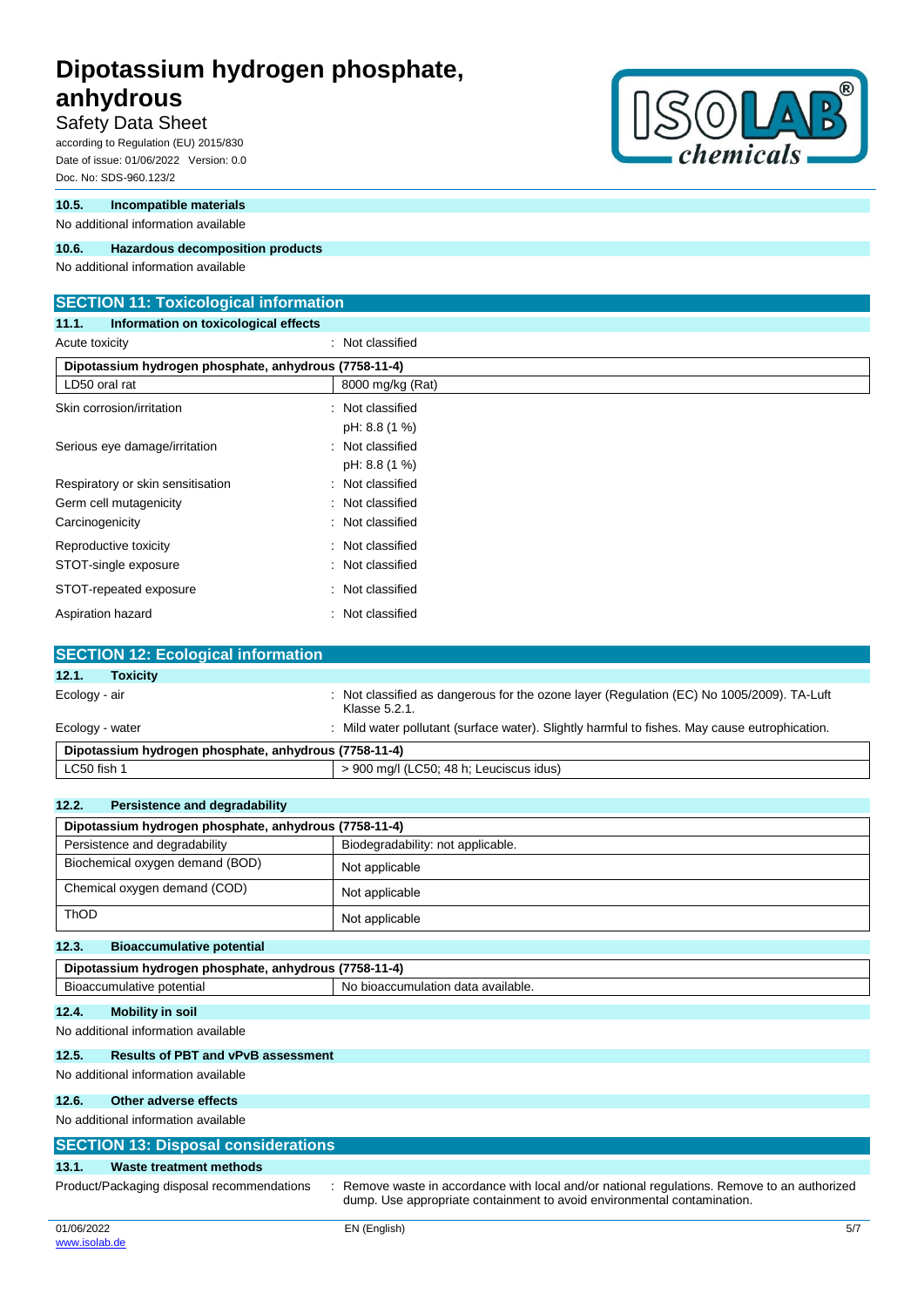# Safety Data Sheet

according to Regulation (EU) 2015/830 Date of issue: 01/06/2022 Version: 0.0 Doc. No: SDS-960.123/2

#### Additional information : LWCA (the Netherlands): KGA category 05. Can be considered as non hazardous waste



16 05 09 - discarded chemicals other than those mentioned in 16 05 06, 16 05 07 or 16 05 08

European List of Waste (LoW) code : 06 03 14 - solid salts and solutions other than those mentioned in 06 03 11 and 06 03 13

## **SECTION 14: Transport information**

accordance with ADR / RID / IMDG / IATA / ADN

| iii accoluatice Willi ADIN / IND / IMDO / IATA / ADIN |                |                |                |                |  |
|-------------------------------------------------------|----------------|----------------|----------------|----------------|--|
| <b>ADR</b>                                            | <b>IMDG</b>    | <b>IATA</b>    | <b>ADN</b>     | <b>RID</b>     |  |
| <b>UN number</b><br>14.1.                             |                |                |                |                |  |
| Not applicable                                        | Not applicable | Not applicable | Not applicable | Not applicable |  |
| 14.2.<br>UN proper shipping name                      |                |                |                |                |  |
| Not applicable                                        | Not applicable | Not applicable | Not applicable | Not applicable |  |
| Not applicable                                        | Not applicable | Not applicable | Not applicable | Not applicable |  |
|                                                       |                |                |                |                |  |
| 14.3.<br>Transport hazard class(es)                   |                |                |                |                |  |
| Not applicable                                        | Not applicable | Not applicable | Not applicable | Not applicable |  |
| Not applicable                                        | Not applicable | Not applicable | Not applicable | Not applicable |  |
| 14.4.<br><b>Packing group</b>                         |                |                |                |                |  |
| Not applicable                                        | Not applicable | Not applicable | Not applicable | Not applicable |  |
| 14.5.<br><b>Environmental hazards</b>                 |                |                |                |                |  |
| Not applicable                                        | Not applicable | Not applicable | Not applicable | Not applicable |  |
| No supplementary information available                |                |                |                |                |  |

according to Directive 2008/98/EC.

#### **14.6. Special precautions for user**

#### **- Overland transport**

Not applicable

#### **- Transport by sea**

Not applicable

## **- Air transport**

Not applicable

#### **- Inland waterway transport**

Not applicable

#### **- Rail transport**

Not applicable

**14.7. Transport in bulk according to Annex II of Marpol and the IBC Code**

Not applicable

#### **SECTION 15: Regulatory information**

**15.1. Safety, health and environmental regulations/legislation specific for the substance or mixture**

#### **15.1.1. EU-Regulations**

No REACH Annex XVII restrictions

Dipotassium hydrogen phosphate, anhydrous is not on the REACH Candidate List Dipotassium hydrogen phosphate, anhydrous is not on the REACH Annex XIV List

VOC content  $\qquad \qquad$  : Not applicable

#### **15.1.2. National regulations**

| Germany               |                                                                                                                    |     |
|-----------------------|--------------------------------------------------------------------------------------------------------------------|-----|
| VwVwS Annex reference | Water hazard class (WGK) 1, low hazard to waters (Classification according to VwVwS, Annex<br>3; ID No. 8172)      |     |
| WGK remark            | Internal classification water polluting based on standard worst-case evaluation points due to<br>insufficient data |     |
| 01/06/2022            | EN (English)                                                                                                       | 6/7 |
| www.isolab.de         |                                                                                                                    |     |